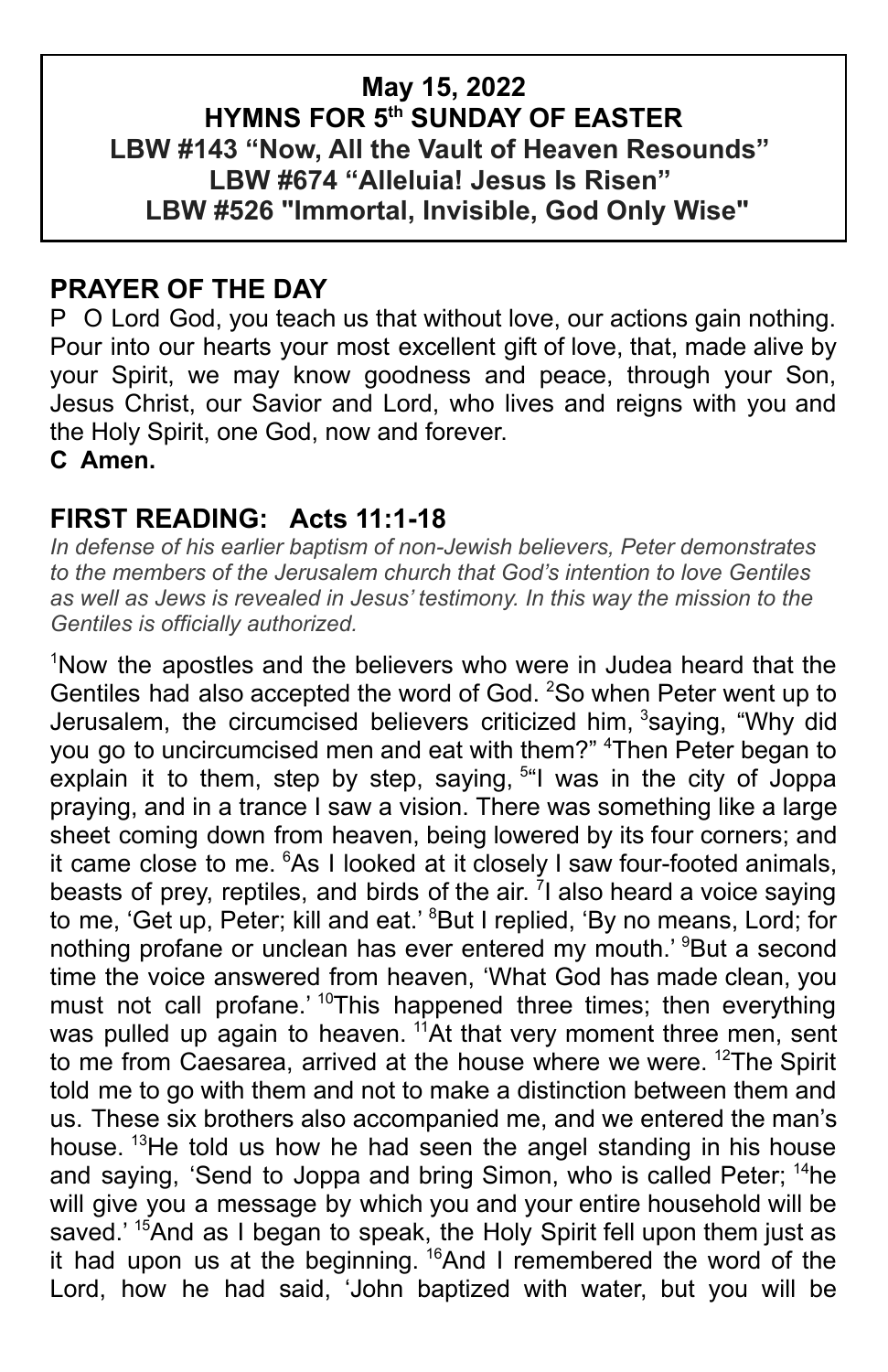baptized with the Holy Spirit.' <sup>17</sup>If then God gave them the same gift that he gave us when we believed in the Lord Jesus Christ, who was I that I could hinder God?" <sup>18</sup>When they heard this, they were silenced. And they praised God, saying, "Then God has given even to the Gentiles the repentance that leads to life."

# **PSALM: Psalm 148**

*R The splendor of the LORD is over earth and heaven. (Ps. 148:13)* <sup>1</sup>Hallelujah! Praise the Lorp from the heavens; praise God in the heights. <sup>2</sup>**Praise the LORD, all you angels; sing praise, all you hosts of heaven.** <sup>3</sup>Praise the Lorp, sun and moon: sing praise, all you shining stars. <sup>4</sup>**Praise the LORD, heaven of heavens, and you waters above the heavens.** <sup>5</sup>Let them praise the name of the LORD, who commanded, and they were created, <sup>6</sup>**who made them stand fast forever and ever, giving them a law that shall not pass away.** *R* <sup>7</sup>Praise the LORD from the earth, you sea monsters and all deeps; 8 **fire and hail, snow and fog, tempestuous wind, doing God's will;** <sup>9</sup>mountains and all hills. fruit trees and all cedars; <sup>10</sup>**wild beasts and all cattle, creeping things and flying birds;** <sup>11</sup> sovereigns of the earth and all peoples, princes and all rulers of the world; <sup>12</sup>**young men and maidens, old and young together.** *R* <sup>13</sup>Let them praise the name of the LORD, whose name only is exalted, whose splendor is over earth and heaven. <sup>14</sup>**The LORD has raised up strength for the people and praise for all faithful servants, the children of Israel, a people who are near the LORD. Hallelujah!** *R*

# **SECOND READING: Revelations 7:9-17**

*John's vision shows us that in the resurrection the new age has dawned; God dwells with us already. Yet we wait for the time when the tears that cloud our vision will be wiped away. Then we will see the new heaven, new earth, and new Jerusalem.*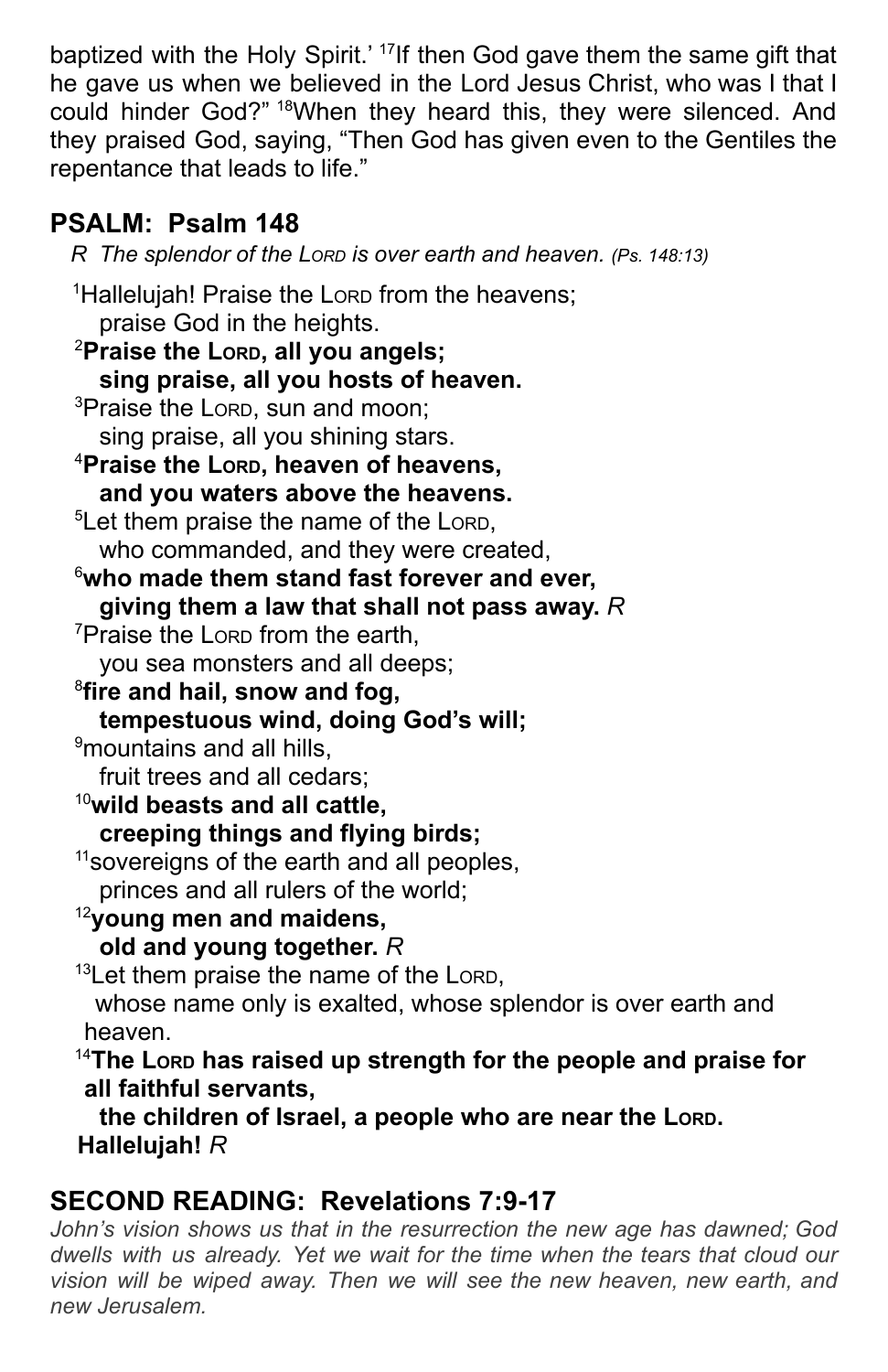<sup>1</sup>I saw a new heaven and a new earth; for the first heaven and the first earth had passed away, and the sea was no more. <sup>2</sup>And I saw the holy city, the new Jerusalem, coming down out of heaven from God, prepared as a bride adorned for her husband. <sup>3</sup>And I heard a loud voice from the throne saying,

"See, the home of God is among mortals.

He will dwell with them;

they will be his peoples,

and God himself will be with them;

<sup>4</sup>he will wipe every tear from their eyes.

Death will be no more;

mourning and crying and pain will be no more,

for the first things have passed away."

<sup>5</sup>And the one who was seated on the throne said, "See, I am making all things new." Also he said, "Write this, for these words are trustworthy and true." <sup>6</sup>Then he said to me, "It is done! I am the Alpha and the Omega, the beginning and the end. To the thirsty I will give water as a gift from the spring of the water of life."

## **GOSPEL: John 13:31-35**

*After washing the disciples' feet, predicting his betrayal, and then revealing his betrayer, Jesus speaks of his glorification on the cross. This deep complicated love of Jesus, even to death on the cross, will be the distinctive mark of Jesus' community.*

<sup>31</sup>When he had gone out, Jesus said, "Now the Son of Man has been glorified, and God has been glorified in him. <sup>32</sup>lf God has been glorified in him, God will also glorify him in himself and will glorify him at once. <sup>33</sup>Little children, I am with you only a little longer. You will look for me; and as I said to the Jews so now I say to you, 'Where I am going, you cannot come.<sup>' 34</sup>l give you a new commandment, that you love one another. Just as I have loved you, you also should love one another. <sup>35</sup>By this everyone will know that you are my disciples, if you have love for one another."

# **PRAYERS OF INTERCESSION**

P Set free from captivity to sin and death, we pray to the God of resurrection for the church, people in need, and all of creation. *A brief silence.*

A Loving God, lead us to follow your Spirit, rather than our own prejudices or desires, as the church cares for one another. Open us to perceive your gifts in those we least expect. God, in your mercy,

#### **C hear our prayer.**